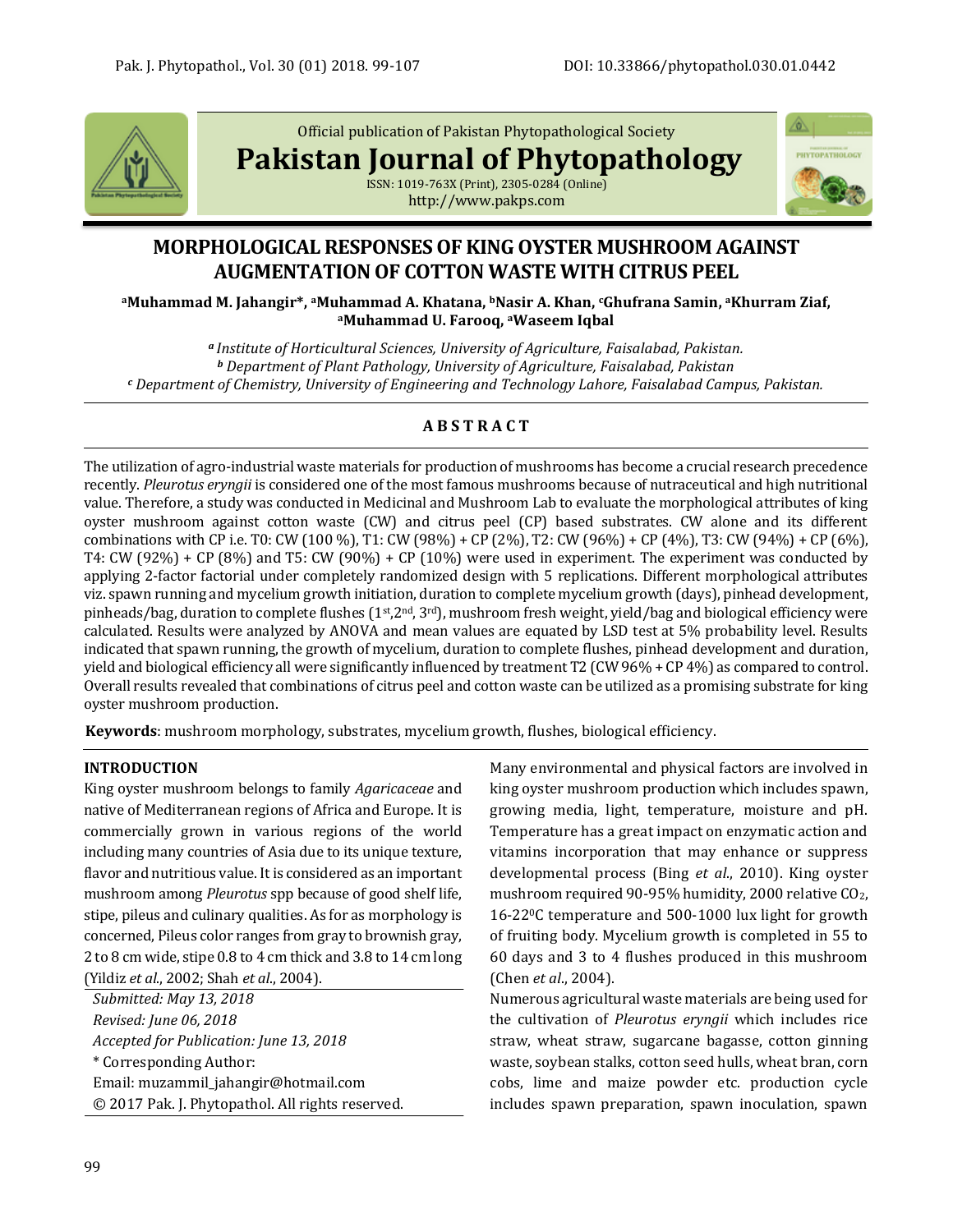running, mycelium growth, pinheads and fruiting body development, stipe and pileus development. Spawn quality and type (solid or liquid) influence the mycelium growth and production of mushroom (Mamiro and Royse, 2008).

After citrus juice extraction during processing many byproducts are produced which includes pulp, seed and peel which are utilized as animal feed or for pectin extraction. These by-products can be utilized as substrates for crop production. Numerous protein, antioxidants, prebiotics, ethanol, enzymes, organic acids and polysaccharides are obtained from these by-products (Mamma and Christakopoulos, 2008). Nutrients examination of citrus peel showed that it contained sugars (16.8%), cellulose (9.4%), lignin (0.9%), hemicellulose (10.8%), pectin (42.8%), starch (3.8%), ashes (3.8%), proteins (6.8%) and fats (1.10%) (Rivas *et al*., 2008).

Cotton waste is being used commercially for the production of king oyster mushroom production in Pakistan, but year-round cotton waste is not available. Citrus is major fruit crop of Pakistan and a plenty of citrus waste is produced in our country. There is a little knowledge about utilization of citrus peel for *Pleurotus eryngii* cultivation that's why a study was designed to check the efficacy of citrus peel and cotton waste for the cultivation of *Pleurotus eryngii* mushroom.

#### **MATERIALS AND METHODS**

The present study was performed at Medicinal & Mushroom Lab, Institute of Horticultural Sciences, University of Agriculture, Faisalabad during 2016-2017 for production of *Pleurotus eryngii* strains ''P10 (China) and P11 (Canada)'' by utilizing cotton waste alone and its different combinations with citrus peel as a basal media.

**Preparation and bag filling of Substrate:** For substrates preparation, citrus peel and cotton waste were soaked in water and spread on floor separately. Than 4 % lime was added and a heap was made of both materials separately and covered the heaps with a polythene sheet. After two days both substrates were spread on the ground for evaporation of excess water. Then after fermentation process make different formulations of cotton waste and citrus peel and bags (6"×10") were filled and mouths of bags were tied by rubber bands (Khan *et al.,* 2017).

**Pasteurization and spawning of bags:** For pasteurization, Bags were placed in a drum and steam was produced by heating the water present in the drum at a temperature of 50- 65  $\circ$ C for 2 to 3 hours. After that bags were placed overnight under shade to cool down. The weight of each bag was 500 g and spawn was added @ 1 % of weight of the substrate.

**Control of temperature and Humidity:** Growth room temperature was maintained between 18 to 22 °C during spawn running while humidity was sustained at 70-80% by applying water on the ground. For cropping, temperature was maintained at 16- 19 0C. Fructification was started after completion of mycelium growth then humidity of room was maintained between 80 to 90 % by sprinkling water on floor and bags (Sardar *et al.,* 2017).

**Parameters:** Different morphological parameters viz. duration required to initiate spawn running (days), duration to complete mycelium growth (days), duration for initiation of pinheads (days), pinheads/bag, flushes/bag, duration to complete flushes (first, second and third), yield/bag and biological efficiency (%) were recorded.

B.E (%) = (fresh weight of mushroom per bag **/** dry weight of substrate per bag)  $\times$  100

**Statistical procedure:** The experiment was conducted by adopting 2- factorial under CRD with 5 replicates. Results were scrutinized by ANOVA techniques and mean values were equated by using LSD test at 5 % level of significance (Steel *et al*., 1997).

# **RESULTS**

Results regrading morphological parameters showed that citrus peel had non-significant effect on spawn running initiation time. Spawn running of each treatment was started almost at the same time (Fig. 1). Mycelium growth is significantly affected by cotton waste and citrus peel based substrates. Maximum duration (23.10 days) for the fulfillment of 25% growth was observed at T5: CW (90%) + CP (10%) and minimum (16.40 days) was at T2: CW  $(96%)$  + CP  $(4%)$  (Fig. 2). For the accomplishment of 50 % mycelium growth maximum (35.30 days) duration was observed at T0: CW (100 %) and minimum (25.35 days) was at T2: CW (96%) + CP (4%) (Fig. 3). Maximum (49.75 days) duration for 75 % mycelium growth fulfillment was obtained at T4: CW  $(92%) + CP (8%)$  and minimum (39.25 days) was at T2: CW (96%) + CP (4%) (Fig. 4). For the 100% fulfillment of mycelium growth maximum (56.35 days) time period was observed at T4:  $CW$  (92%) + CP (8%) and minimum (49.30 days) was at T2: CW (96%) + CP (4%) (Fig. 5). Pinhead formation duration was maximum (69.35 days) at T4: CW (92%) + CP (8%) and minimum (59.15 days) at T2: CW (96%) + CP (4%) (Fig. 6).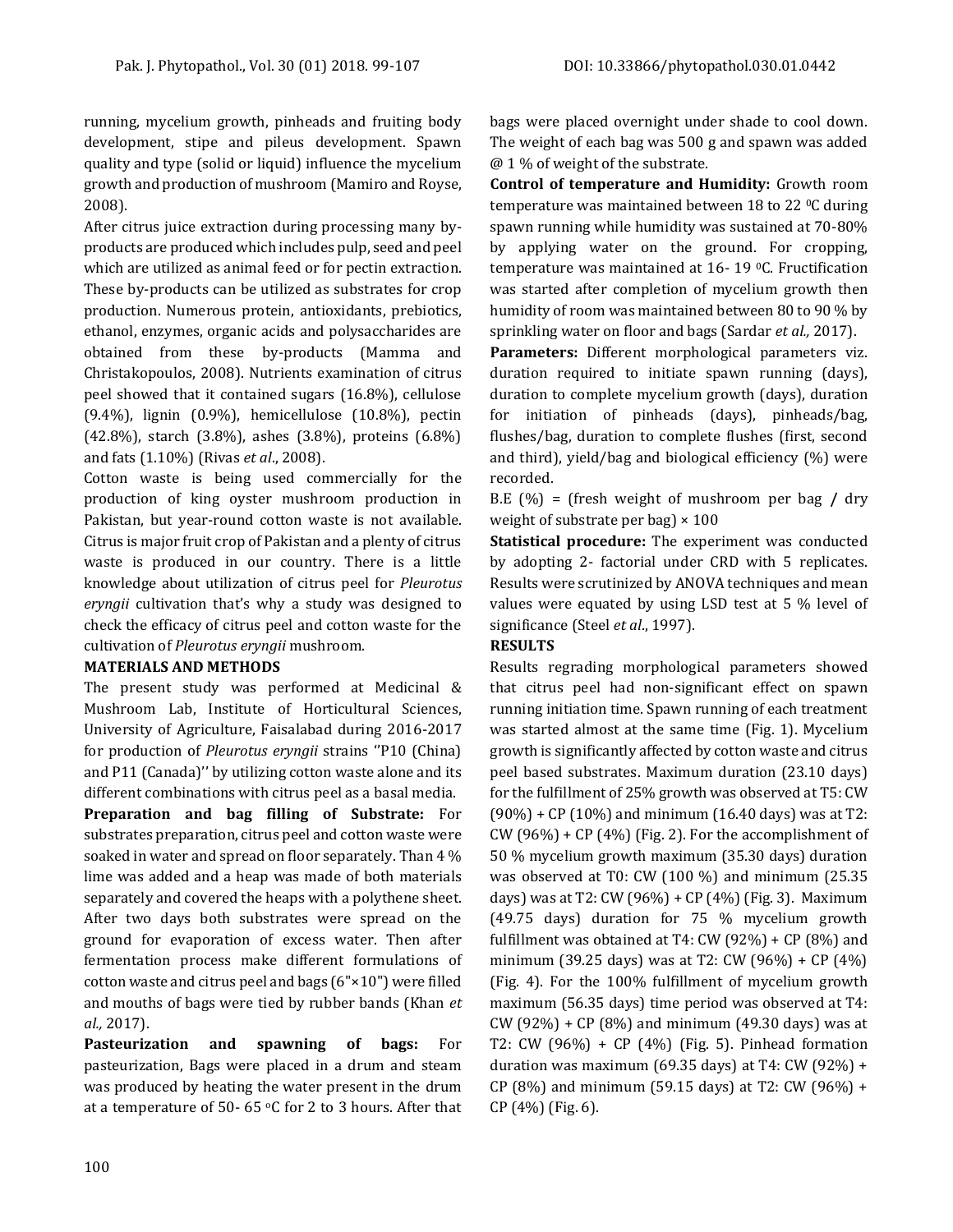

Figure 1. Spawn running initiation in response to cotton waste and citrus peel.



Figure 2. 25 % Mycelium growth completion in response to cotton waste and citrus peel based substrates.



Figure 3. 50 % Mycelium growth completion in response to cotton waste and citrus peel based substrates.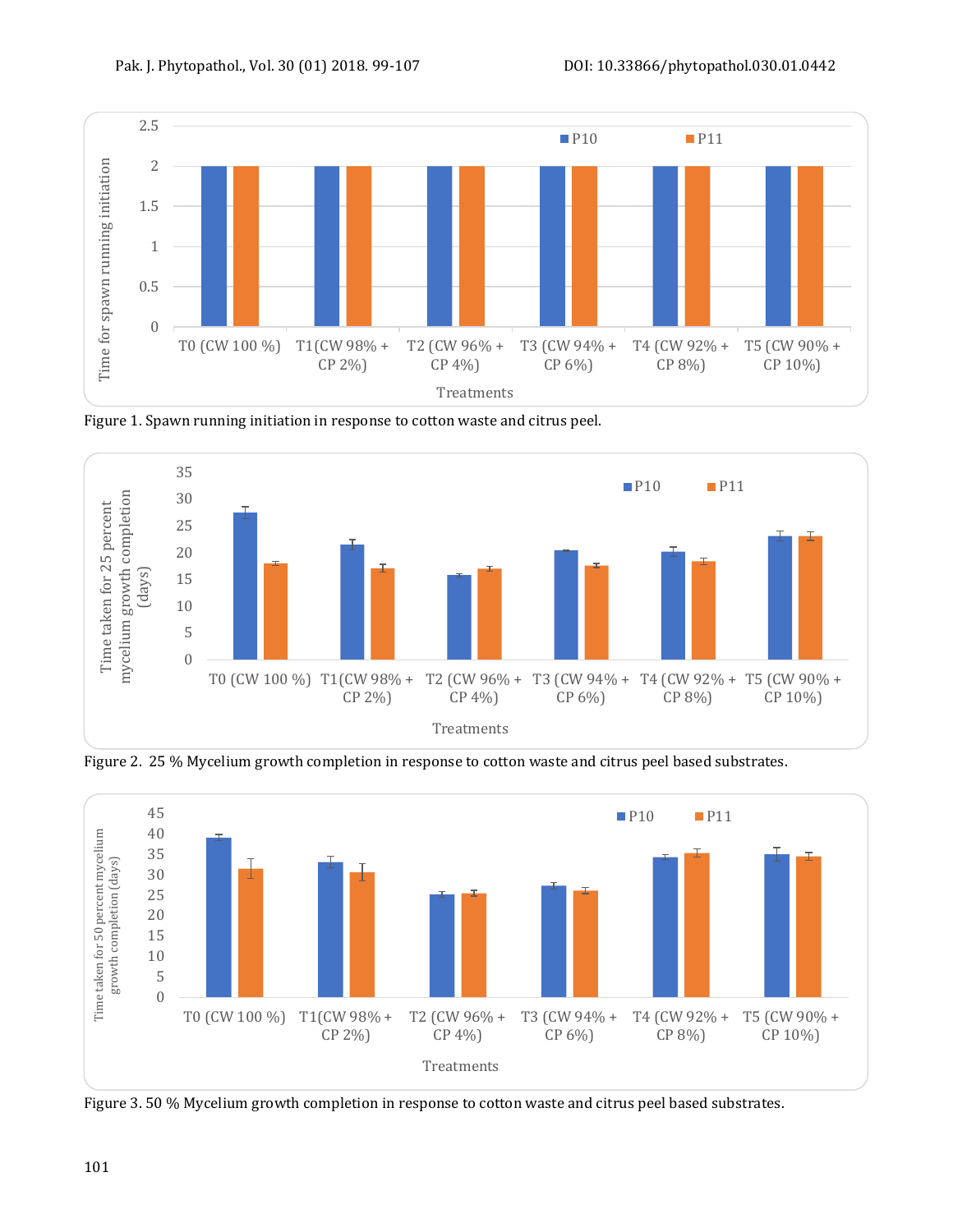

Figure 4. 75 % Mycelium growth completion in response to cotton waste and citrus peel based substrates.



Figure 5. 100 % Mycelium growth completion in response to cotton waste and citrus peel based substrates.



Figure 6. Initiation of pinheads in response to cotton waste and citrus peel based substrates.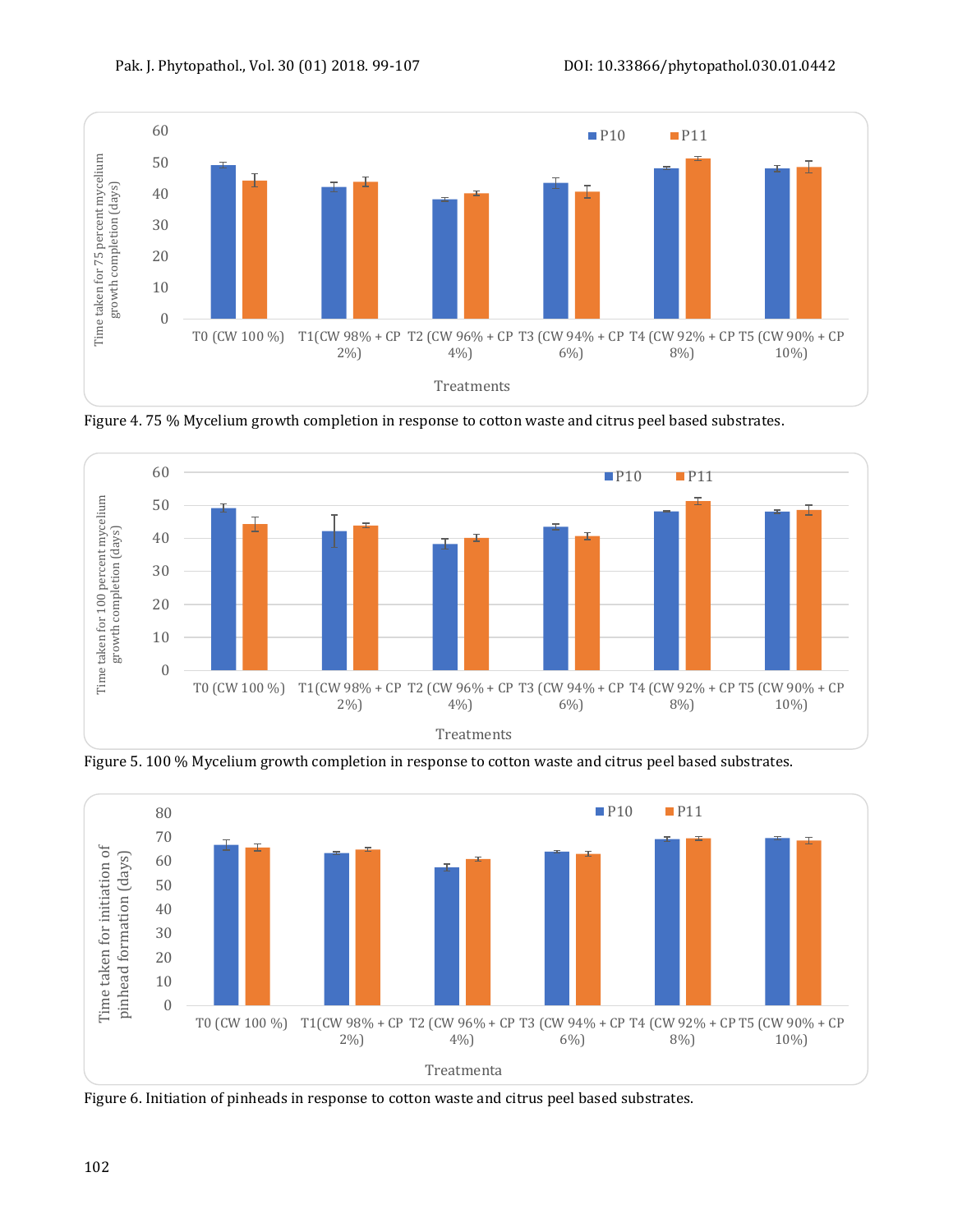Maximum (32.10) number of pinheads per bag were observed at T2: CW (96%) + CP (4%) and minimum (7.3) at T5: CW (90%) + CP (10%) (Fig. 7).

Maximum (6) number of flushes were obtained at T2: CW (96%) + CP (4%) and minimum (3.5) was at T0: CW (100 %) (Fig. 8).

Time required for completion of 1<sup>st</sup> flush was observed maximum (79.41 days) at T4: CW (92%) + CP (8%) and minimum (69.06 days) at T2: CW (96%) + CP (4%) (Fig. 9), for 2nd flush was maximum (91.41 days) at T4: CW (92%) + CP (8%) and minimum (81.06 days) at T2: CW  $(96%) + CP (4%)$  (Fig. 10) and for 3<sup>rd</sup> flush maximum (105.42 days) was at T4: CW (92%) + CP (8%) and minimum (95.07 days) was at T2: CW (96%) + CP (4%) (Fig. 11).

Fresh weight of mushroom for 1<sup>st</sup> flush was obtained maximum (123.55g) at T2: CW (96%) + CP (4%) and minimum (33.82 g) was at T4: CW (92%) + CP (8%) (Fig. 12), for  $2<sup>nd</sup>$  flush it was maximum (95.91 g) at T2: CW  $(96%) + CP (4%)$  and minimum  $(30.73 g)$  at T0: CW  $(100 g)$ %) (Fig. 13) and for 3rd flush weight was maximum (68.39 g) at T2: CW  $(96\%) + CP$   $(4\%)$  and minimum  $(26.42 \text{ g})$ was at T0: CW (100 %) (Fig. 14).

Maximum (287.85 g) yield was observed at T2: CW (96%) + CP (4%) and minimum (91.95 g) was at T0: CW (100 %) (Fig. 15). Biological efficiency percentage was maximum  $(82.24 \%)$  at T2: CW  $(96\%)$  + CP  $(4\%)$  and minimum (26.27 %) at T0: CW (100 %) (Fig. 16).



Figure 7. Number of pinheads in response to cotton waste and citrus peel based substrates.



Figure 8. Number of flushes in response to cotton waste and citrus peel based substrates.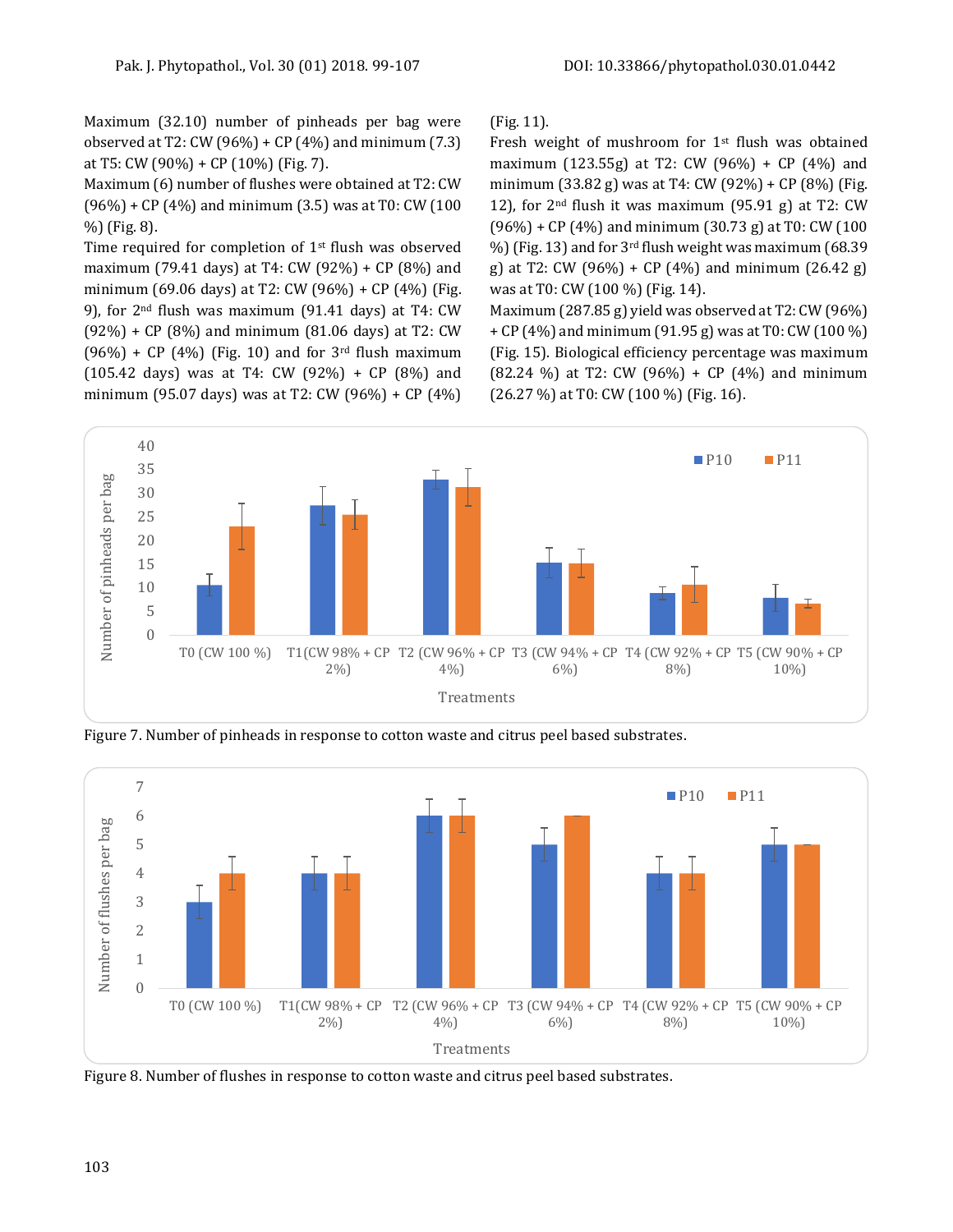

Figure 9. Completion duration of 1st flush in response to cotton waste and citrus peel based substrates.



Figure 10. Completion duration of 2<sup>nd</sup> flush in response to cotton waste and citrus peel based substrates.



Figure 11. Completion duration of 3<sup>rd</sup> flush in response to cotton waste and citrus peel based substrates.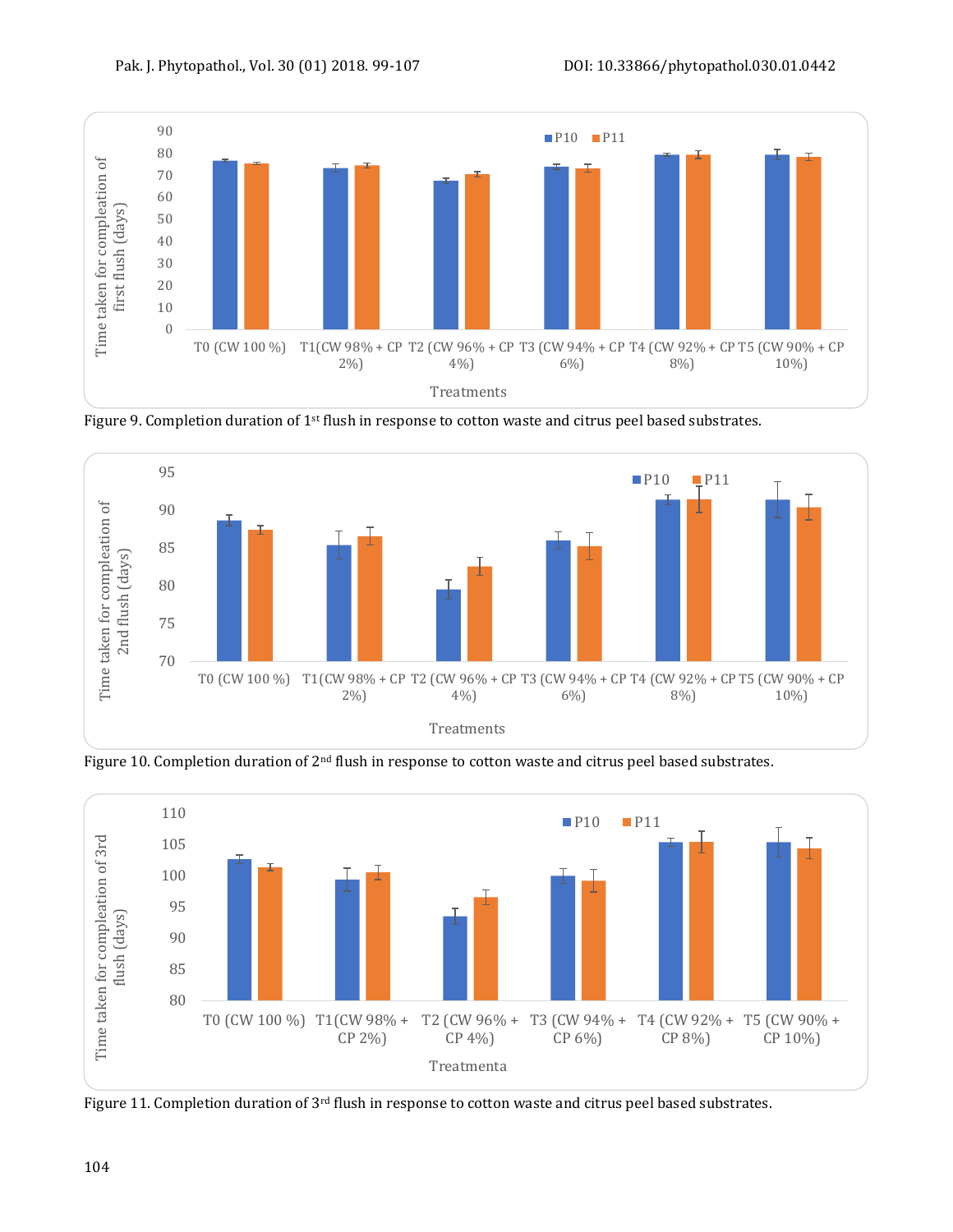

Figure 12. Weight of 1st flush in response to cotton waste and citrus peel based substrates.



Figure 13. Weight of 2<sup>nd</sup> flush in response to cotton waste and citrus peel based substrates.



Figure 14. Weight of 3rd flush in response to cotton waste and citrus peel based substrates.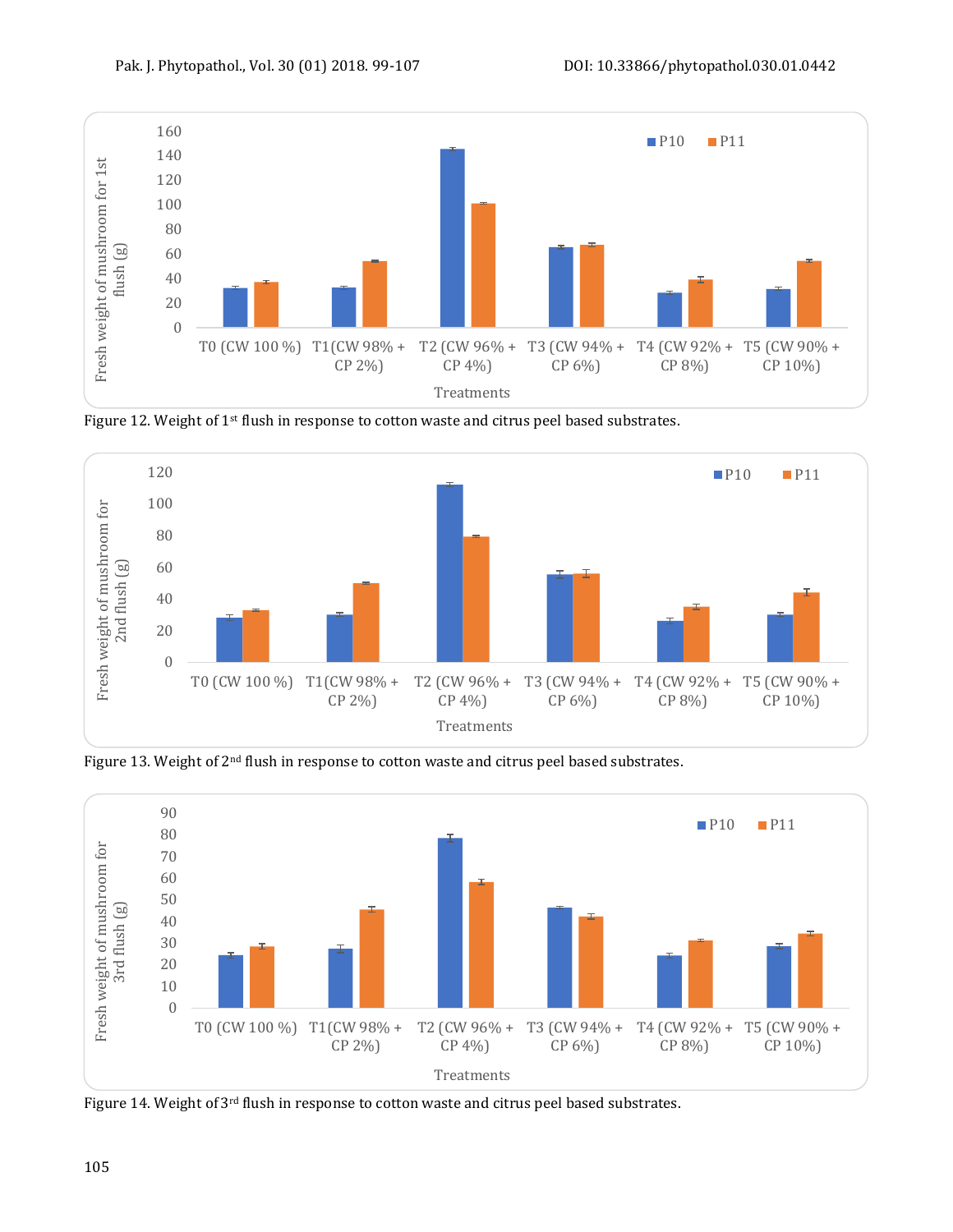

Figure 15. Yield in response to cotton waste and citrus peel based substrates.



Figure 16. Biological efficiency in response to cotton waste and citrus peel based substrates.

#### **DISCUSSION**

The current research was performed to evaluate the efficacy of cotton waste augmentation with citrus peel for the cultivation of *Pleurotus eryngii*. Findings of our experiments are in accordance with the outcomes of Hassan *et al*., 2010 who reported that spawn running of different strains of king oyster mushroom are influenced by temperature, light, relative humidity, growing substrate, CO2, nutrients and O2**.** Akyuz and Yildiz, 2008 stated that moisture is an important factor for the growth of *Pleurotus eryngii* production because it directly affected the production of mushroom. Pinheads formation influenced by environmental conditions of growth room i.e. temperature, light, humidity, substrate chemical and physical composition and spawn. The

optimal temperature for pinhead formation is 16-220C. Direct application of water after pinhead formation should be avoided because it caused damage to pinheads (Singh *et al*., 2011). Number of flushes depends upon numerous environmental factors i.e. temperature, humidity and light and on cultural practices, growing media and spawn quality. These factors enhanced and suppressed the number of flushes depending upon their optimal conditions. Dead pinheads on substrates also have a bad impact on mushroom yield so removal of these pinhead is necessary for better yield (Stamets and Chilton, 1983). Physical and chemical characteristics of growing media effect the yield of mushroom. By the addition of different chemicals and supplements in substrates (Esterda and Royse, 2007). Biological